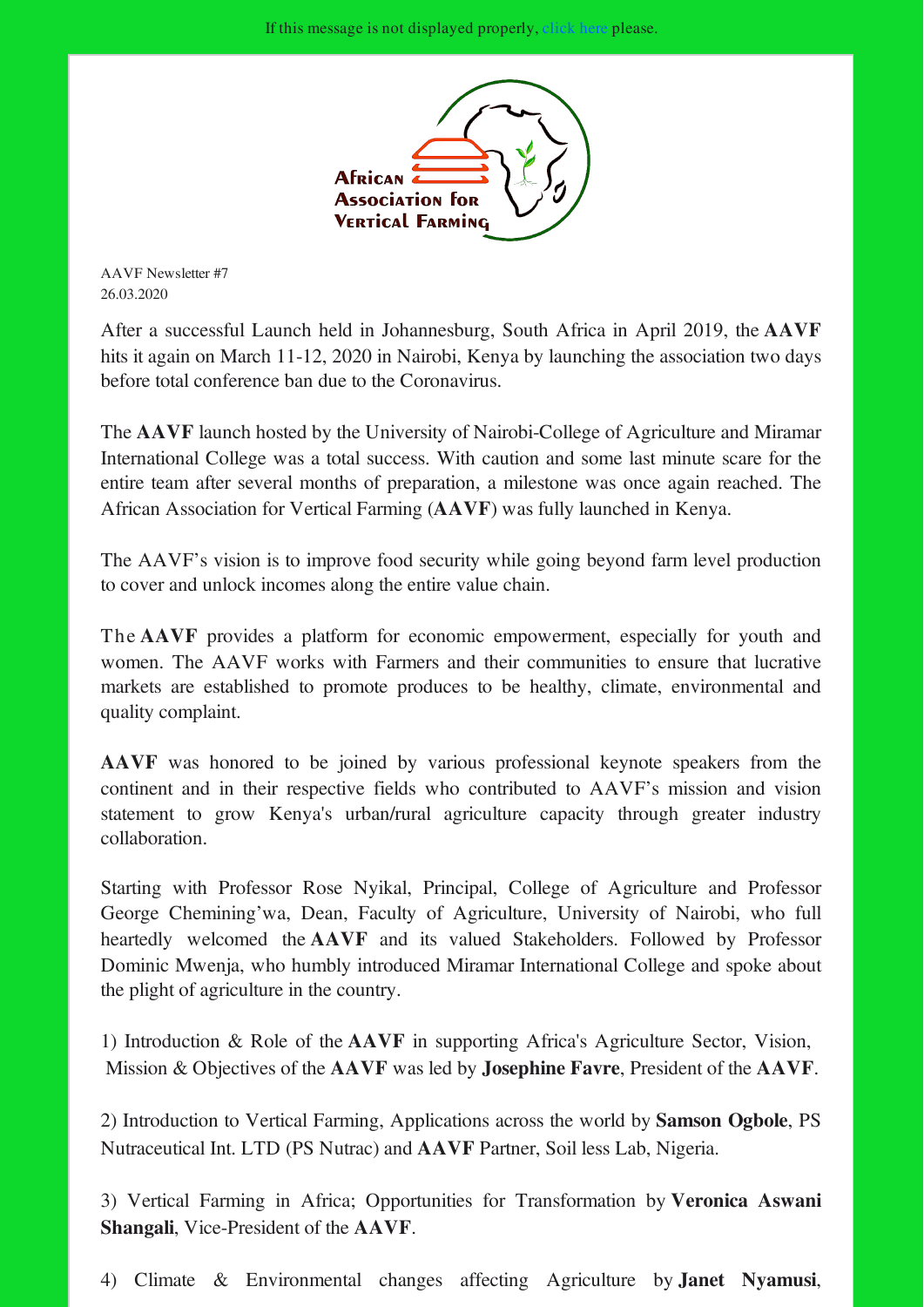Environmental and Climate Expert.

5) African Women in Agribusiness Network AWAN-AFRIKA, by Beatrice Gakuba, Executive Director.

6) The future of Agriculture & Technology by Vanessa Adams, VP Country Delivery, Leading the Partnership for inclusive Agricultural Transformation in Africa (AGRA).

7) Innovative Volunteerism, EMPOWERING THE YOUTH, working with the Millenniums towards a healthier industrial revolution for sustainable job creation, by Josephine Favre, President AAVF

8) Vertical Farming with the Youth, by Peter Nyateng, Urban Farming Expert, AAVF Kenya Coordinator.

Further discussions led to the importance of industry coordination and how The African Association for Vertical Farming (AAVF) and Partners can best support farmers and their communities in their quest for sustainable food systems in Kenya and the rest of Africa.

The second day of the launch was concentrated on a visit to Miramar International College where a complete Vertical Farming tour was conducted and various Vertical Farming infrastructure and models were demonstrated and shown to the Stakeholders.

This did not only provide a good understanding of Vertical Farming solutions to those who had never seen a Vertical Farm before, but it clearly showed that one does not need to leave their community for prosperity.

The participants embraced the information they received. The understanding that Vertical Farming can produce high yield produce, healthier food for the community and it is resilient to all sorts of hurdles has been seen as a game changer for their immediate decision into their future farming decision makings.

The collaboration between the AAVF and the already established Stakeholders in the continent has been very successful since the founding of the Association. The Launch is an important step to lay the groundwork for projects including future events, pilot farms and the opening of Kenya's first Vertical Farming Youth Training Centre.

Together with its valued Partners, the AAVF looks very much forward to continuing serving the continent! Join us by Helping AFRICA, Sustain AFRICA.

Josephine Favre President The African Association for Vertical Farming